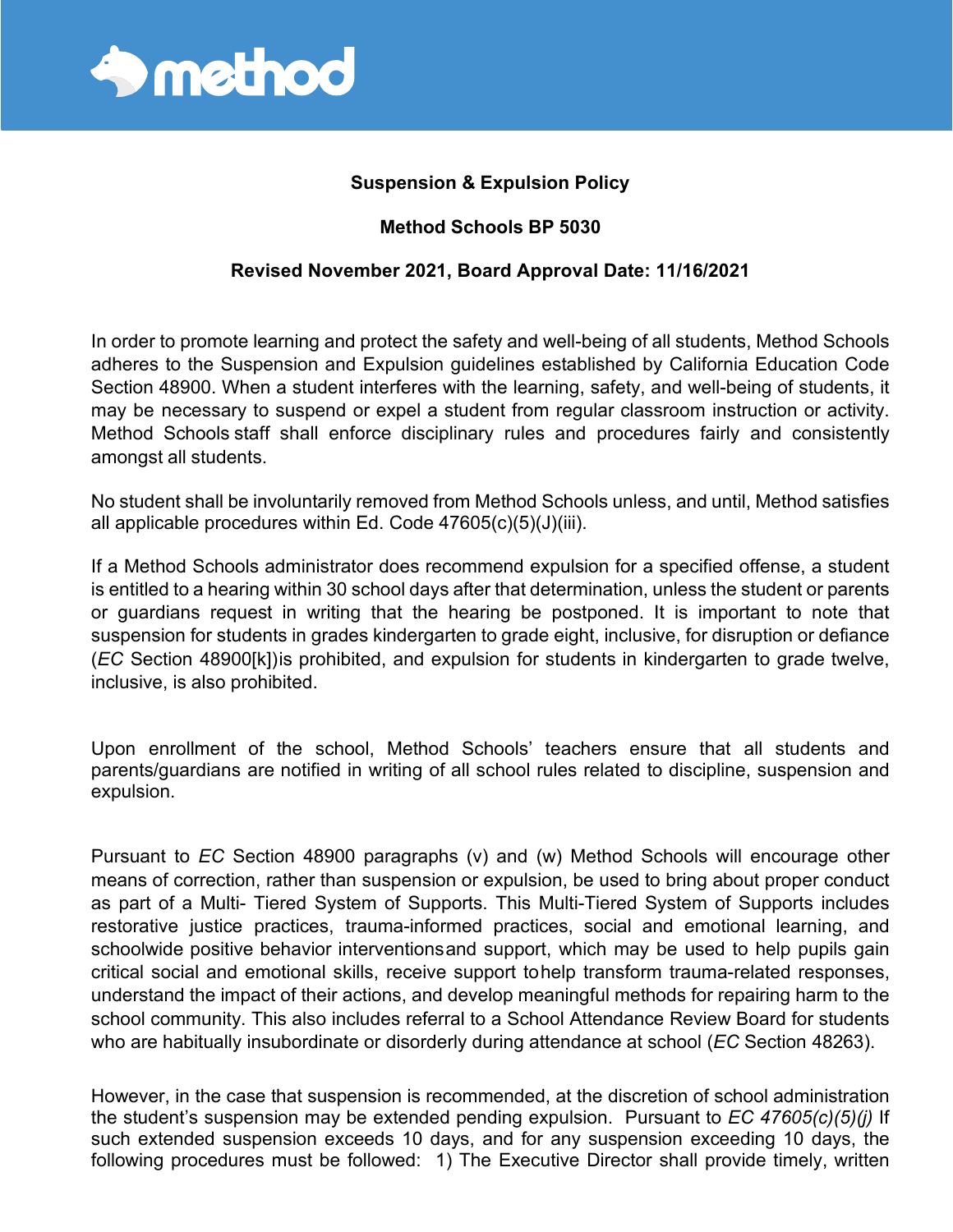notice of the charges against the student and an explanation of the student's basic rights; 2) Method Schools will provide a hearing adjudicated by a neutral officer within a reasonable number of days at which the student has a fair opportunity to present testimony, evidence and witnesses and confront and cross-examine adverse witnesses, and at which the pupil has the right to bring legal counsel. At this hearing, it will be determined whether the presence of the student at the School would cause a danger to persons or property or a threat of disrupting the instructional process pending the results of an expulsion hearing.

If the proposed extended suspension is under 10 days, a meeting is held within 5 school days of the student's suspension to extend the suspension. The student and his/her parent/guardian are invited to attend this meeting with the Director of Student Services or his/her designee. The Chief Academic Officer or Chief Executive Officer may also be present.

At this meeting, the offense and the repercussions are discussed. An extension of the suspension may be granted only if the Method's administration has determined, after the meeting, that the presence of the student at the School would cause a danger to persons or property or a threat of disrupting the instructional process. If the student has committed an offense that requires a mandatory expulsion recommendation, this is discussed so that it is understood by all parties. The purpose of the meeting is to decide upon the extension of the suspension order and may be held in conjunction with the initial meeting with the parents after the suspension.

Pursuant to *EC* 48915(c), Method Schools will recommend **mandatory** expulsion in the event that thefollowing acts are committed at school or during a school activity:

1. Firearm

a. Possessing firearm when a district employee verified firearm possession and when student did not have prior written permission from a certificated employee which is concurred with by the principal or designee.

b. Selling or otherwise furnishing a firearm.

2. Brandishing a knife at another person.

3. Unlawfully selling a controlled substance listed in *Health and Safety Code* Section 11053 et. seq.

4. Committing or attempting to commit a sexual assault as defined in subdivision (n) of *EC*48900 orcommitting sexual battery as defined in subdivision (n) of 48900. 5. Possession of an explosive.

Pursuant to *EC* Section 48915 (a) an administrator shall **recommend** expulsion for the following violations [except for subsections (c) and (e)] unless the administrator finds that expulsion is inappropriate due to a particular circumstance:

1. Causing serious physical injury to another person, except in self-defense. *EC*  Section 48915(a)(1).

2. Possession of any knife, explosive, or other dangerous object of no reasonable use to thepupil. *EC* Section 48915 (a)(2).

3. Possession and/or use of any substance listed in Chapter 2 (commencing with Section 11053) of Division 10 of the *Health and Safety Code*, except for the first offense for possession of not morethan one avoirdupois ounce of marijuana other than concentrated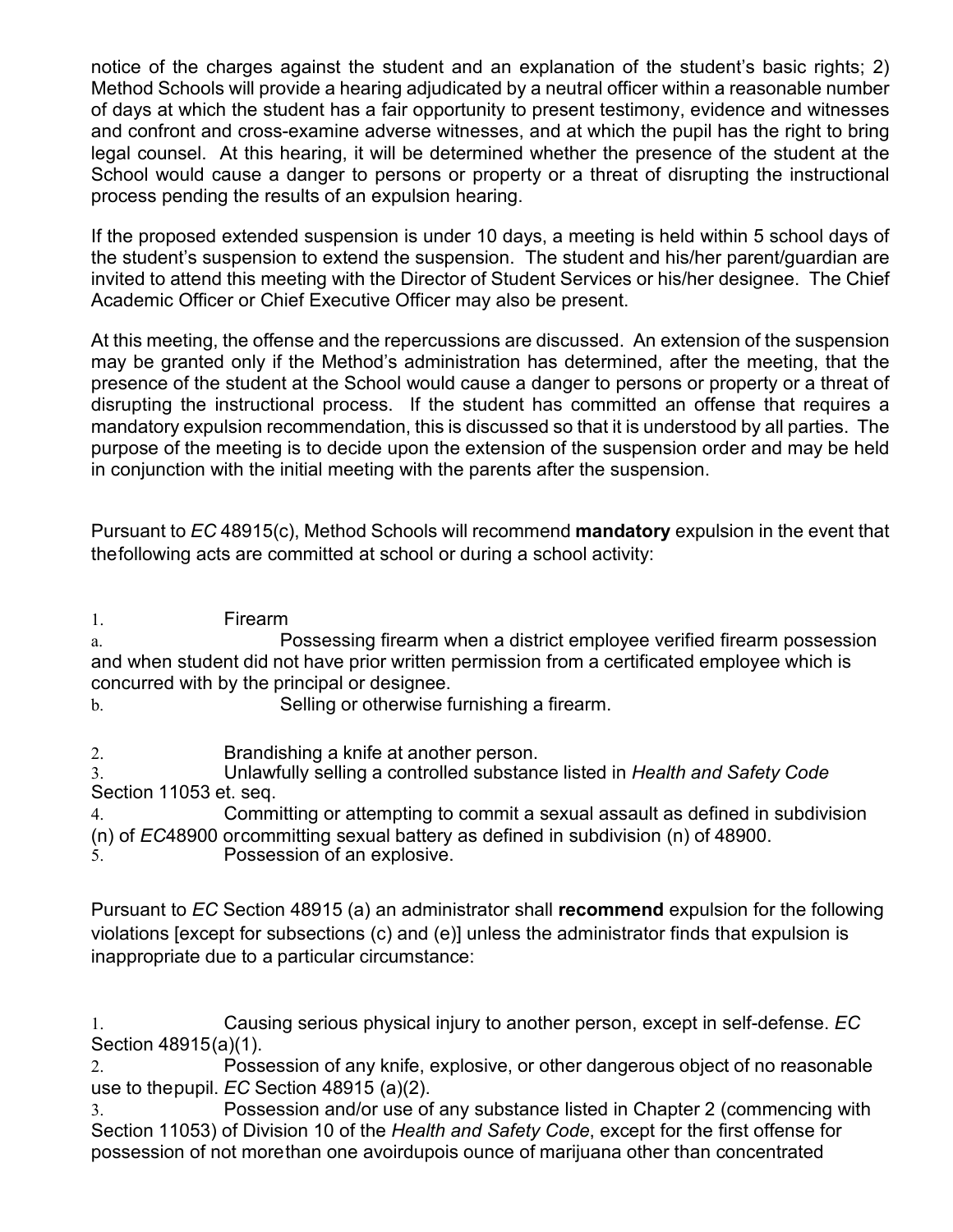cannabis.

4. Robbery or extortion. *EC* Section 48915 (a)(4).

5. Assault or battery, or threat of, on a school employee.

The recommendation for expulsion shall be based on one or both of the following:

1. Other means of correction are not feasible or have repeatedly failed to bring about properconduct.

2. Due to the nature of the act, the presence of the pupil causes a continuing danger to the physicalsafety of the pupil or others [see Section 48915 (b)].

Method Schools will abide by **discretionary** expulsion guidelines pursuant EC 48900 in circumstanceswhere acts committed at school or school activity or on the way to and from school or school activity, including:

- a. Inflicted physical injury†
- b. Possessed dangerous objects
- c. Possessed drugs or alcohol (policy determines which offense)
- d. Sold look alike substance representing drugs or alcohol
- e. Committed robbery/extortion
- f. Caused damage to property‡
- g. Committed theft
- h. Used tobacco (policy determines which offense)
- i. Committed obscenity/profanity/vulgarity
- j. Possessed or sold drug paraphernalia
- k. Disrupted or defied school staff
- l. Received stolen property
- m. Possessed imitation firearm

n. Committed sexual harassment

- o. Harassed, threatened or intimidated a student witness
- p. Sold prescription drug Soma
- q. Committed hazing

r. Engaged in an act of bullying, including, but not limited to, bullying committed by means of an electronic act, as defined in subdivisions (f) and (g) of Section 32261, directed specifically towarda pupil or school personnel.

The recommendation for expulsion shall be based on one or both of the following:

1. Other means of correction are not feasible or have repeatedly failed to bring about properconduct.

2. Due to the nature of the act, the presence of the pupil causes a continuing danger to the physicalsafety of the pupil or others [see Section 48915 (b)].

† Section 48900 (s) (Statutes of 2001) states a pupil who aids or abets in infliction of physical injury to another, as defined in *Penal Code* 31, may suffer suspension, but not expulsion. However, if a student is adjudged by a court to have caused, attempted to cause, or threatened personal injury, the student may beexpelled.

‡ Section 48900 (t) "school property" includes, but is not limited to, electronic files and databases.

## **Hearing & Due Process**

Pursuant to EC 48918, Method Schools will hold hearings that will include, but are not necessarily limited to, all of the following: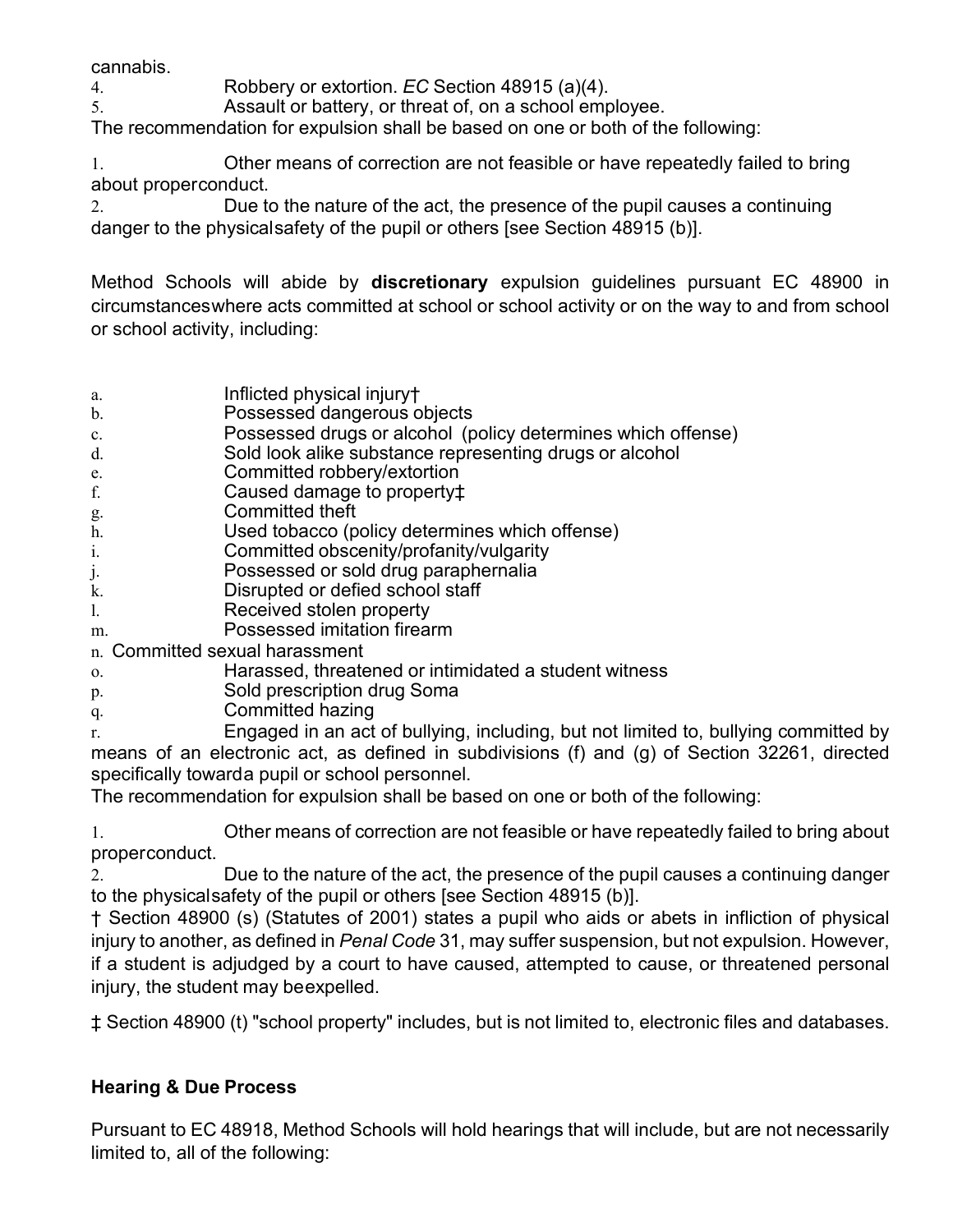(a) (1) The pupil shall be entitled to a hearing to determine whether the pupil should be expelled. An expulsion hearing shall be held within 30 schooldays after the date the principal or the superintendent of schools determines that the pupil has committed any of the acts enumerated in Section 48900, unless thepupil requests, in writing, that the hearing be postponed. The adopted rules and regulations shall specifythat the pupil is entitled to at least one postponement of an expulsion hearing, for a period of not more than 30 calendar days. Any additional postponement may be granted at the discretion of the governing board of the school district.

(2) Within 10 schooldays after the conclusion of the hearing, the governing board of Method Schools shall decide whether to expel the pupil, unless the pupil requests in writing that the the contract the decision be the postponed.

(3) If the hearing is held by a hearing officer or an administrative panel, or if the governing board of the school district does not meet on a weekly basis, the governing board of the school district shall decide whether to expel the pupil within 40 schooldays after the date of the pupil's removal from his or her school of attendance for the incident for which the recommendation for expulsion is made by the principalor the superintendent of schools, unless the pupil requests in writing that the decision be postponed.

(4) If compliance by the governing board of Method Schools with the time requirements for the conducting of an expulsion hearing under this subdivision is impracticable during the regular school year, the superintendent of schools or the superintendent's designee may, for good cause, extend the time

period for the holding of the expulsion hearing for an additional five schooldays. If compliance by the governing board of the school district with the time requirements for the conducting of an expulsion hearing under this subdivision is impractical due to a summer recess of governing board meetings of morethan two weeks, the days during the recess period shall not be counted as schooldays in meeting the time requirements. The days not counted as school days in meeting the time requirements for an expulsion hearing because of a summer recess of governing board meetings shall not exceed 20 schooldays, as defined in subdivision (c) of Section 48925, and unless the pupil requests in writing that the expulsion hearing be postponed, the hearing shall be held not later than 20 calendar days before the first day of school for the school year. Reasons for the extension of the time for the hearing shall be included as a partof the record at the time the expulsion hearing is conducted. Upon the commencement of the hearing, all matters shall be pursued and conducted with reasonable diligence and shall be concluded without any unnecessary delay.

(b) Written notice of the hearing shall be forwarded to the pupil at least 10 calendar days before the dateof the hearing. The notice shall include all of the following:

(1) The date and place of the hearing.

(2) A statement of the specific facts and charges upon which the proposed expulsion is based.

(3) A copy of the disciplinary rules of Method Schools that relate to the alleged violation.

(4) A notice of the parent, guardian, or pupil's obligation pursuant to subdivision (b) of Section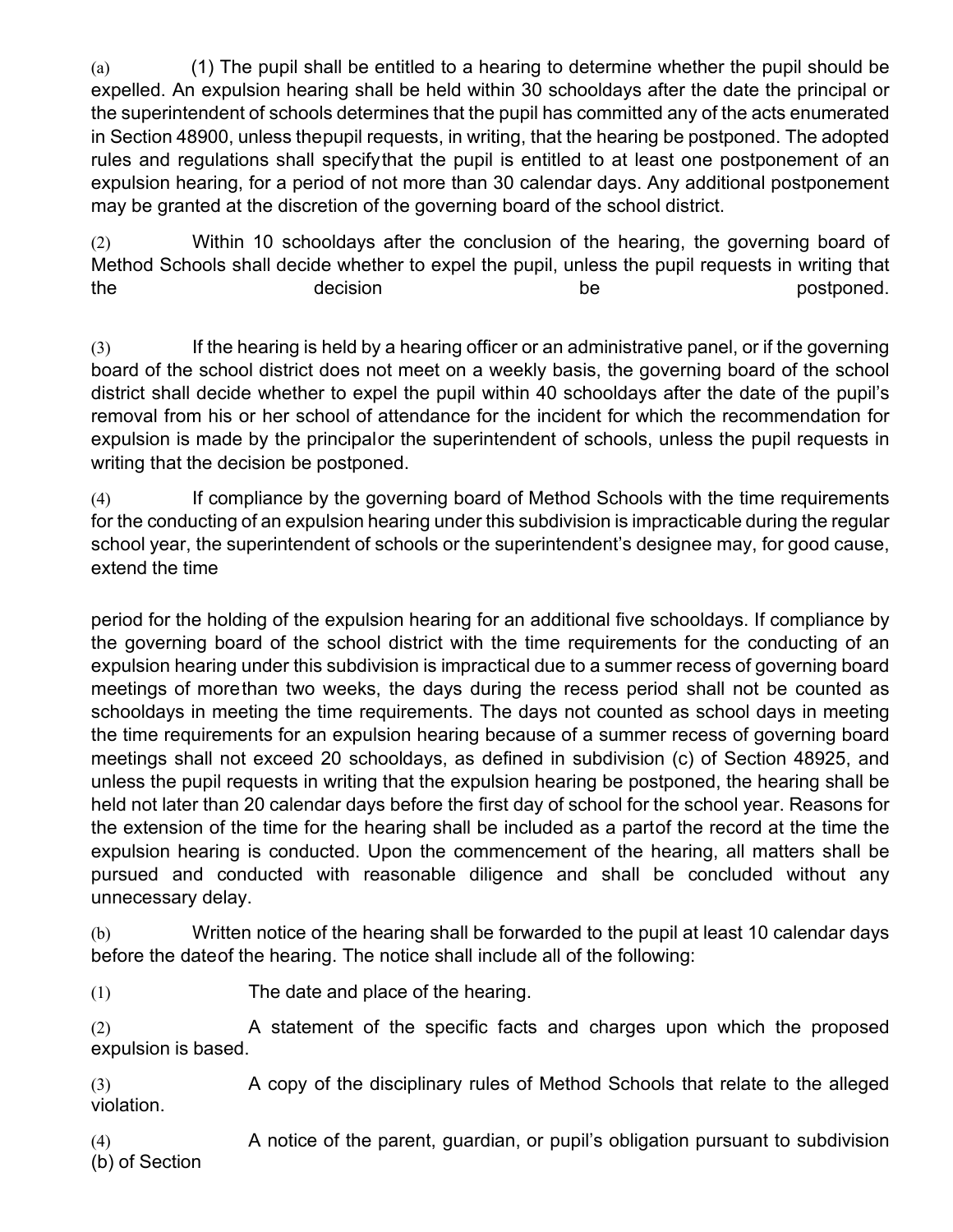48915.1.

(5) Notice of the opportunity for the pupil or the pupil's parent or guardian to appear in person orto be represented by legal counsel or by a nonattorney adviser, to inspect and obtain copies of alldocuments to be used at the hearing, to confront and question all witnesses who testify at the hearing, to question all other evidence presented, and to present oral and documentary evidence on the pupil's behalf, including witnesses. In a hearing in which a pupil is alleged to have committed or attempted to commit a sexual assault as specified in subdivision (n) of Section 48900 or to have committed a sexual battery as defined in subdivision (n) of Section 48900, a complaining witness shall be given five days' notice before being called to testify, and shall be entitled to have up to two adult support persons, including, but not limited to, a parent, guardian, or legal counsel, present during his or her testimony. Before a complaining witness testifies, support persons shall be admonished that the hearing is confidential. This subdivision shall not preclude the person presiding over an expulsion hearing from removing a support person whom the presiding person finds is disrupting the hearing. If one or both of the support persons is also awitness, the provisions of Section 868.5 of the Penal Code shall be followed for the hearing. This section does not require a pupil or the pupil's parent or guardian to be represented by legal counsel or by a nonattorney adviser at the hearing.

(A) For purposes of this section, "legal counsel" means an attorney or lawyer who is admitted to the

practice of law in California and is an active member of the State Bar of California.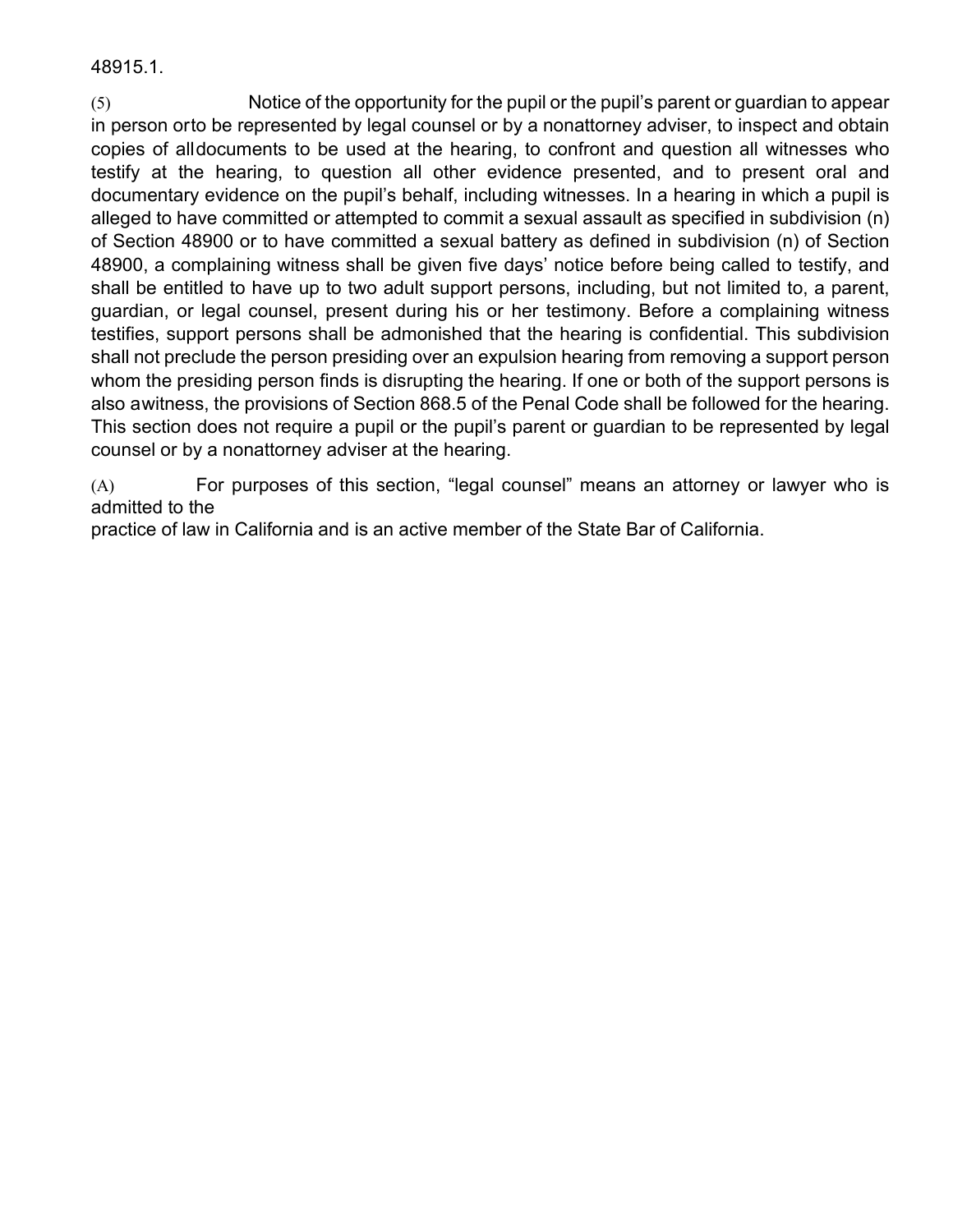(B) For purposes of this section, "nonattorney adviser" means an individual who is not an attorney or lawyer, but who is familiar with the facts of the case, and has been selected by the pupil or pupil's parentor guardian to provide assistance at the hearing.

(c) (1) Notwithstanding Section 35145, the governing board of Method Schools shall conduct a hearing toconsider the expulsion of a pupil in a session closed to the public, unless the pupil requests, in writing, at least five days before the date of the hearing, that the hearing be conducted at a public meeting. Regardless of whether the expulsion hearing is conducted in a closed or public session, the governing board of Method Schools may meet in closed session for the purpose of deliberating and determining whether the pupil should be expelled.

(2) If the governing board of the Method Schools or the hearing officer or administrative panel appointedunder subdivision (d) to conduct the hearing admits any other person to a closed deliberation session, theparent or guardian of the pupil, the pupil, and the counsel of the pupil also shall be allowed to attend the closed deliberations.

(3) If the hearing is to be conducted at a public meeting, and there is a charge of committing or attemptingto commit a sexual assault as defined in subdivision (n) of Section 48900 or to commit a sexual battery asdefined in subdivision (n) of Section 48900, a complaining witness shall have the right to have his or her testimony heard in a session closed to the public when testifying at a public meeting would threaten serious psychological harm to the complaining witness and there are no alternative procedures to avoid the threatened harm, including, but not limited to, videotaped deposition or contemporaneous examination in another place communicated to the hearing room by means of closed-circuit television.

(d) Instead of conducting an expulsion hearing itself, the governing board of Method Schools may contract with the county hearing officer, or with the Office of Administrative Hearings pursuant to Chapter 14 (commencing with Section 27720) of Part 3 of Division 2 of Title 3 of the Government Codeand Section 35207 of this code, for a hearing officer to conduct the hearing. The governing board of Method Schools may also appoint an impartial administrative panel of three or more certificated persons,none of whom is a member of the governing board of Method Schools or employed on the staff of the school in which the pupil is enrolled. The hearing shall be conducted in accordance with all of the procedures established under this section.

(e)Within three schooldays after the hearing, the hearing officer or administrative panel shall determine whether to recommend the expulsion of the pupil to the governing board of Method Schools. If the hearing officer or administrative panel decides not to recommend expulsion, the expulsion proceedings shall be terminated and the pupil immediately shall be reinstated and permitted to return to the classroom instructional program from which the expulsion referral was made, unless the parent, guardian, or responsible adult of the pupil requests another school placement in writing. Before the placement decision is made by the parent, guardian, or responsible adult, the superintendent of schools or the superintendent's designee shall consult with Method Schools personnel, including the pupil's teachers, and the parent, guardian, or responsible adult regarding any other school placement options for the pupil in addition to the option to return to his or her classroom instructional program from which the expulsion referral was made. If the hearing officer or administrative panel finds that the pupil committed any of the acts specified in subdivision (c) of Section 48915, but does not recommend expulsion, the pupil shall be immediately reinstated and may be referred to his or her prior school or another comprehensive school,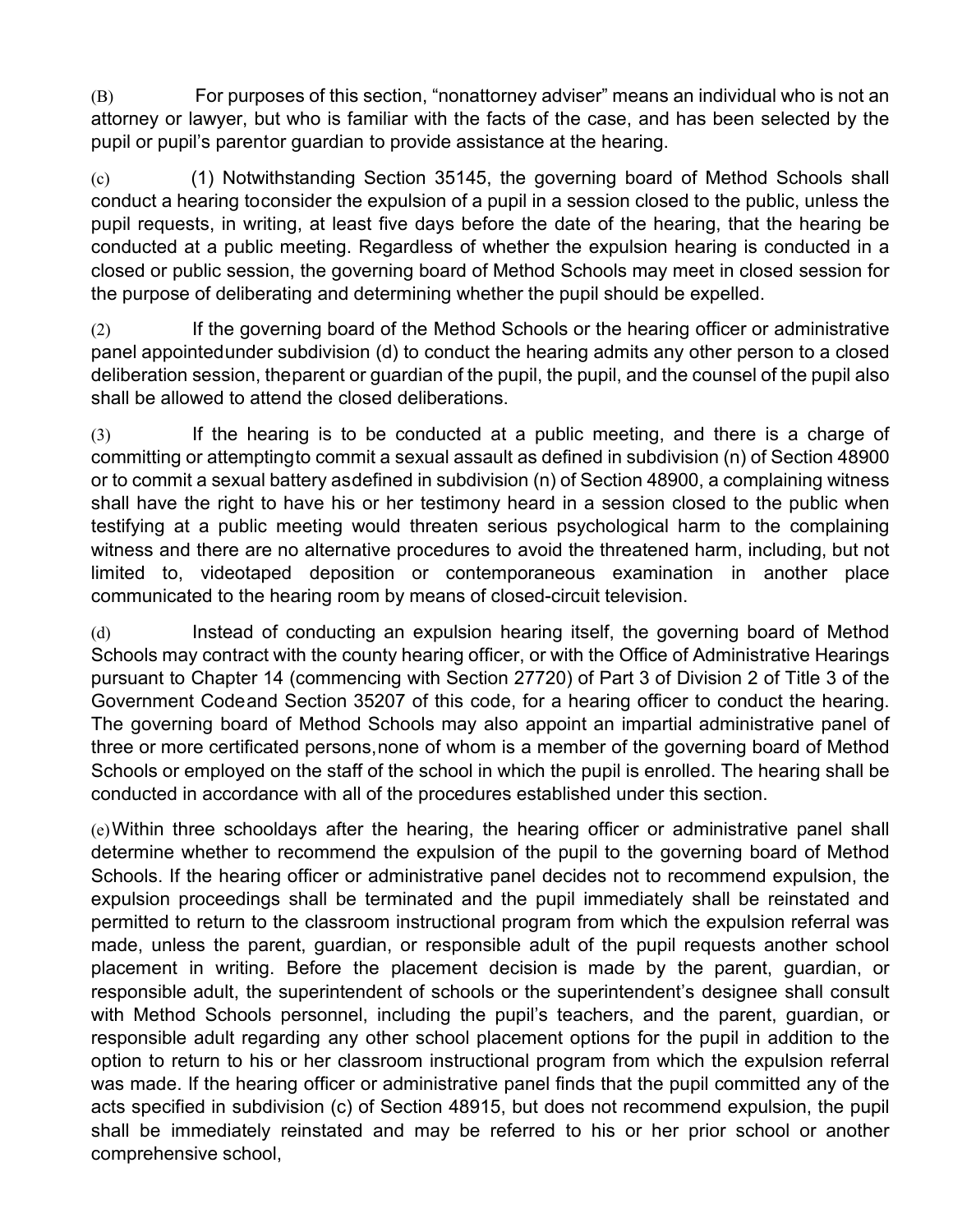or, pursuant to the procedures set forth in Section 48432.5, a continuation school of Method Schools. Thedecision not to recommend expulsion shall be final.

(f) (1) If the hearing officer or administrative panel recommends expulsion, findings of fact in support of the recommendation shall be prepared and submitted to the governing board of Method Schools. All findings of fact and recommendations shall be based solely on the evidence adduced at the hearing. If thegoverning board of the Method Schools accepts the recommendation calling for expulsion, acceptance shall be based either upon a review of the findings of fact and recommendations submitted by the hearing officer or panel or upon the results of any supplementary hearing conducted pursuant to this section that the governing board of Method Schools may order.

(2) The decision of the governing board of Method Schools to expel a pupil shall be based upon substantial evidence relevant to the charges adduced at the expulsion hearing or hearings. Except as provided in this section, no evidence to expel shall be based solely upon hearsay evidence. The governingboard of Method Schools or the hearing officer or administrative panel may, upon a finding that good cause exists, determine that the disclosure of either the identity of a witness or the testimony of that witness at the hearing, or both, would subject the witness to an unreasonable risk of psychological or physical harm. Upon this determination, the testimony of the witness may be presented at the hearing in the form of sworn declarations that shall be examined only by the governing board of Method Schools or the hearing officer or administrative panel. Copies of these sworn declarations, edited to delete the name and identity of the witness, shall be made available to the pupil.

 $(g)$  A record of the hearing shall be made. The record may be maintained by any means, includingelectronic recording, so long as a reasonably accurate and complete written transcription of the proceedings can be made.

(h) (1) Technical rules of evidence shall not apply to the hearing, but relevant evidence may be admitted and given probative effect only if it is the kind of evidence upon which reasonable persons are accustomed to rely in the conduct of serious affairs. A decision of the governing board of Method Schoolsto expel shall be supported by substantial evidence showing that the pupil committed any of the acts enumerated in Section 48900.

(2) In hearings that include an allegation of committing or attempting to commit a sexual assault as defined in subdivision (n) of Section 48900 or to commit a sexual battery as defined in subdivision (n) ofSection 48900, evidence of specific instances, of a complaining witness' prior sexual conduct is to be presumed inadmissible and shall not be heard absent a determination by the person conducting the hearing that extraordinary circumstances exist requiring the evidence be heard. Before the person conducting the hearing makes the determination on whether extraordinary circumstances exist requiring that specific instances of a complaining witness' prior sexual conduct be heard, the complaining witness shall be provided notice and an opportunity to present opposition to the introduction of the evidence. In the hearing on the admissibility of the evidence, the complaining witness shall be entitled to be represented by a parent, guardian, legal counsel, or other support person. Reputation or opinion evidenceregarding the sexual behavior of the complaining witness is not admissible for any purpose.

(i) (1) Before the hearing has commenced, the governing board of Method Schools issue subpoenas at therequest of either the superintendent of schools or the superintendent's designee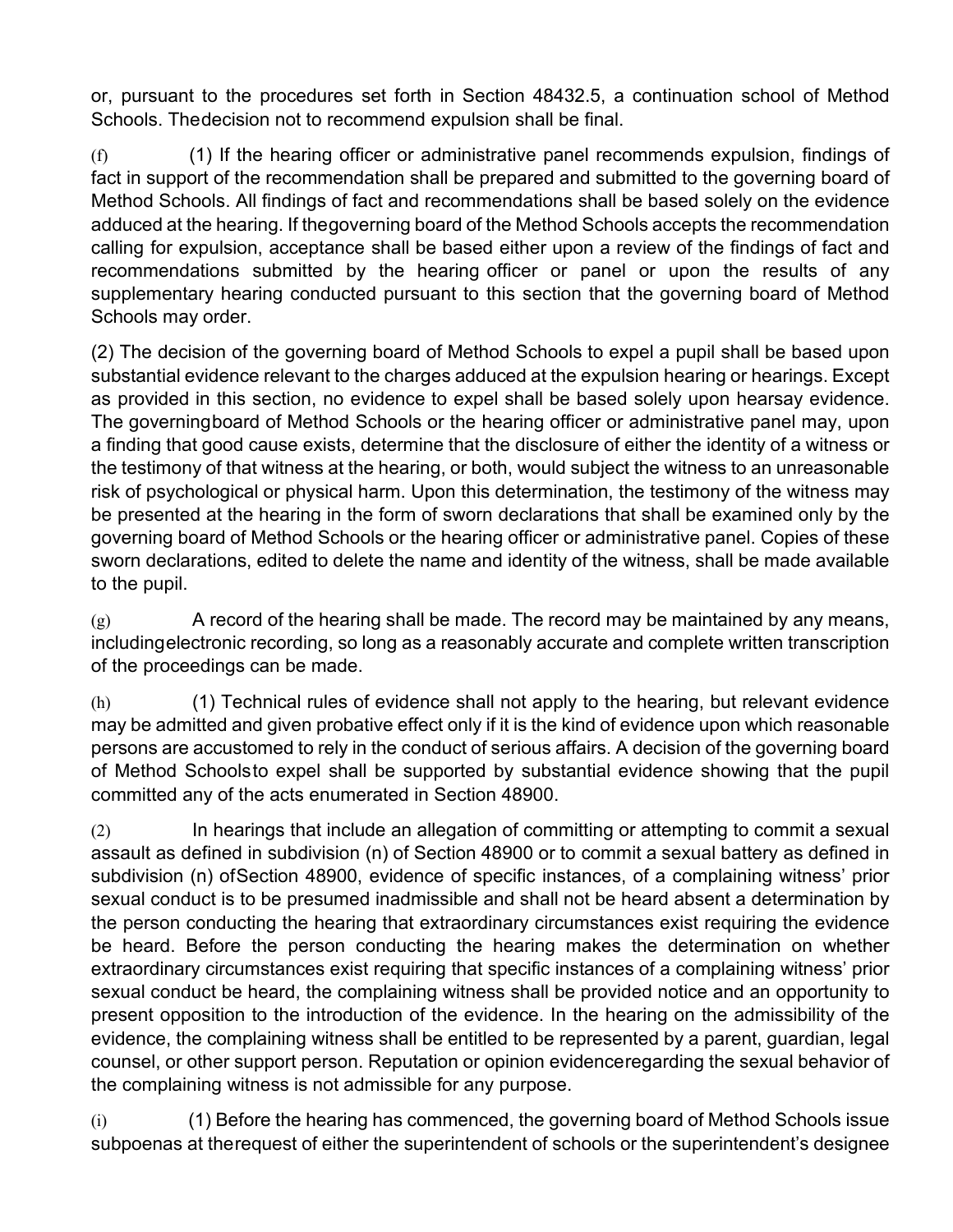or the pupil, for the

personal appearance of percipient witnesses at the hearing. After the hearing has commenced, the governing board of Method Schools or the hearing officer or administrative panel may, upon request of either the county superintendent of schools or the superintendent's designee or the pupil, issue subpoenas. All subpoenas shall be issued in accordance with Sections 1985, 1985.1, and 1985.2 of the Code of Civil Procedure. Enforcement of subpoenas shall be done in accordance with Section 11455.20 of the Government Code.

(2) Any objection raised by the superintendent of schools or the superintendent's designee or the pupil to the issuance of subpoenas may be considered by the governing board of Method Schools in closed session, or in open session, if so requested by the pupil before the meeting. Any decision by the governingboard of Method Schools in response to an objection to the issuance of subpoenas shall be final and binding.

(3) If the governing board of Method Schools hearing officer, or administrative panel determines, in accordance with subdivision (f), that a percipient witness would be subject to an unreasonable risk of harm by testifying at the hearing, a subpoena shall not be issued to compel the personal attendance of thatwitness at the hearing. However, that witness may be compelled to testify by means of a sworn declaration as provided for in subdivision (f).

(4) Service of process shall be extended to all parts of the state and shall be served in accordance with Section 1987 of the Code of Civil Procedure. All witnesses appearing pursuant to subpoena, other than the parties or officers or employees of the state or any political subdivision of the state, shall receive fees, and all witnesses appearing pursuant to subpoena, except the parties, shall receive mileage in the same

amount and under the same circumstances as prescribed for witnesses in civil actions in a superior court.Fees and mileage shall be paid by the party at whose request the witness is subpoenaed.

(j) Whether an expulsion hearing is conducted by the governing board of Method Schools or before a hearing officer or administrative panel, final action to expel a pupil shall be taken only by the governing board of Method Schools in a public session. Written notice of any decision to expel or to suspend the enforcement of an expulsion order during a period of probation shall be sent by the superintendent of schools or his or her designee to the pupil or the pupil's parent or guardian and shall be accompanied byall of the following:

(1) Notice of the right to appeal the expulsion to the county board of education.

(2) Notice of the education alternative placement to be provided to the pupil during the time of expulsion.

(3) Notice of the obligation of the parent, guardian, or pupil under subdivision (b) of Section 48915.1,

upon the pupil's enrollment in a new school, to inform that school district of the pupil's expulsion.

(k) (1) The governing board of Method Schools shall maintain a record of each expulsion, including thecause for the expulsion. Records of expulsions shall be nonprivileged, disclosable public records.

(2) The expulsion order and the causes for the expulsion shall be recorded in the pupil's mandatory interim record and shall be forwarded to any school in which the pupil subsequently